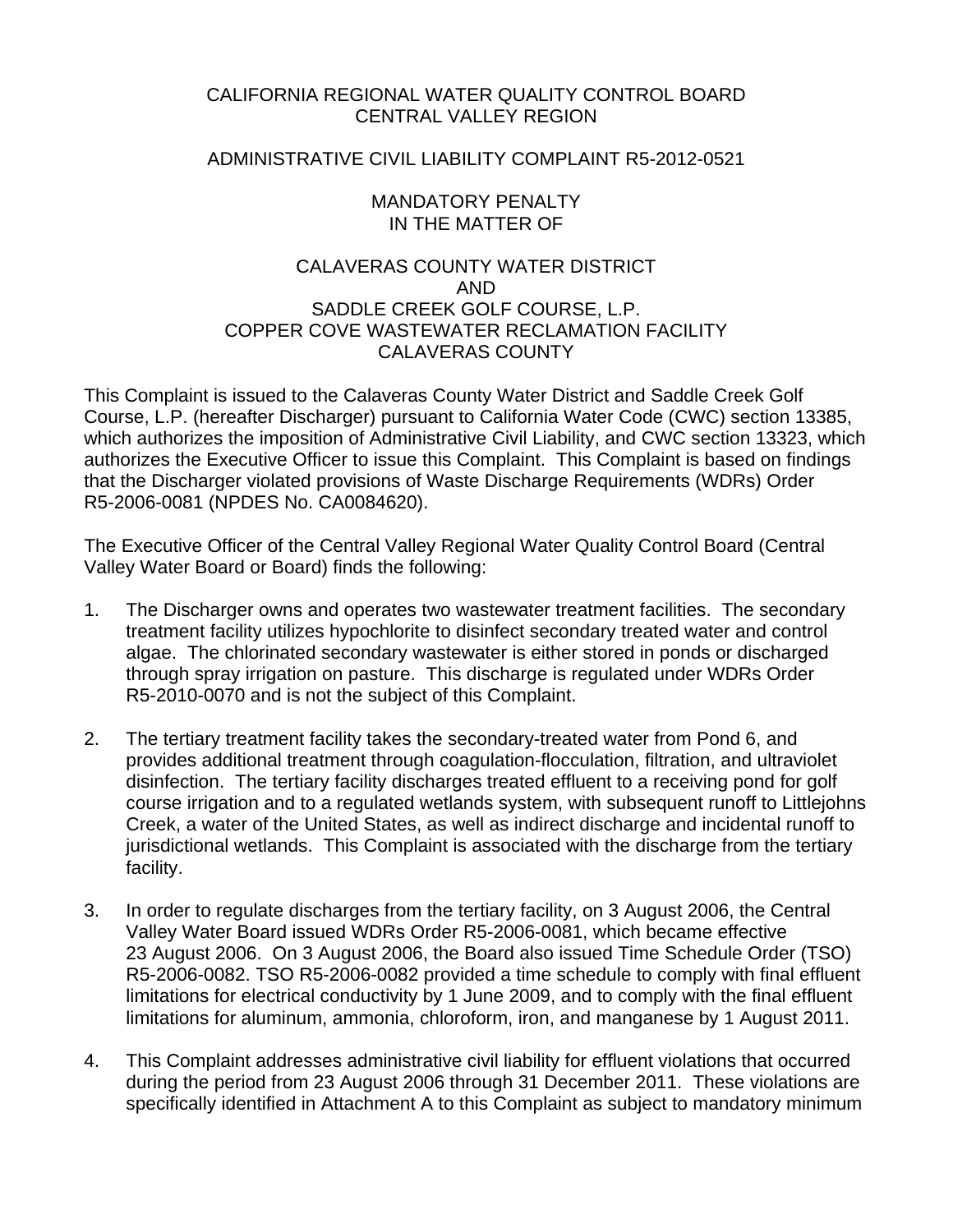ADMINISTRATIVE CIVIL LIABILITY COMPLAINT R5-2012-0521 ADMINISTRATIVE CIVIL LIABILITY COMPLAINT R5-2012-0521 MANDATORY PENALTY CALAVERAS COUNTY WATER DISTRICT AND SADDLE CREEK GOLF COURSE L.P. COPPER COVE WASTEWATER RECLAMATION FACILITY CALAVERAS COUNTY

penalties. Attachment A to this Complaint is attached hereto and incorporated herein by this reference.

- 5. On 26 January 2011, Central Valley Water Board staff issued the Discharger a draft Record of Violations for the period 6 August 2006 through 30 November 2010. The Discharger responded on 11 February 2011 and acknowledged the coliform and ammonia violations but questioned the validity of the chlorine and dichlorobromomethane results. On 7 November 2011, the Discharger's engineer submitted a technical memorandum providing additional information regarding the chlorine residual violations.
- 6. On 23 February 2012, Board staff issued the Discharger a second Notice of Violation and draft Record of Violations for the period 6 August 2003 through 31 December 2011, including the chlorine residual violations. By letter dated 1 March 2012, the Discharger acknowledged the dichlorobromomethane violations but requested that the chlorine residual violations be removed and provided a copy of its 7 November 2011 technical memorandum. Board staff considered all the responses provided by the Discharger and have continue to allege the chlorine violations in this Complaint, as discussed further in Attachment B.
- 7. CWC section 13385(h) and (i) require assessment of mandatory penalties and state, in part, the following:

CWC section 13385(h)(1) states:

Notwithstanding any other provision of this division, and except as provided in subdivisions (j), (k), and (l), a mandatory minimum penalty of three thousand dollars (\$3,000) shall be assessed for each serious violation.

CWC section 13385 (h)(2) states:

For the purposes of this section, a "serious violation" means any waste discharge that violates the effluent limitations contained in the applicable waste discharge requirements for a Group II pollutant, as specified in Appendix A to Section 123.45 of Title 40 of the Code of Federal Regulations, by 20 percent or more or for a Group I pollutant, as specified in Appendix A to Section 123.45 of Title 40 of the Code of Federal Regulations, by 40 percent or more.

CWC section 13385 subdivision (i)(1) states, in part:

Notwithstanding any other provision of this division, and except as provided in subdivisions (j), (k), and (l), a mandatory minimum penalty of three thousand dollars (\$3,000) shall be assessed for each violation whenever the person does any of the following four or more times in any period of six consecutive months, except that the requirement to assess the mandatory minimum penalty shall not be applicable to the first three violations:

- A) Violates a waste discharge requirement effluent limitation.
- B) Fails to file a report pursuant to Section 13260.
- C) Files an incomplete report pursuant to Section 13260.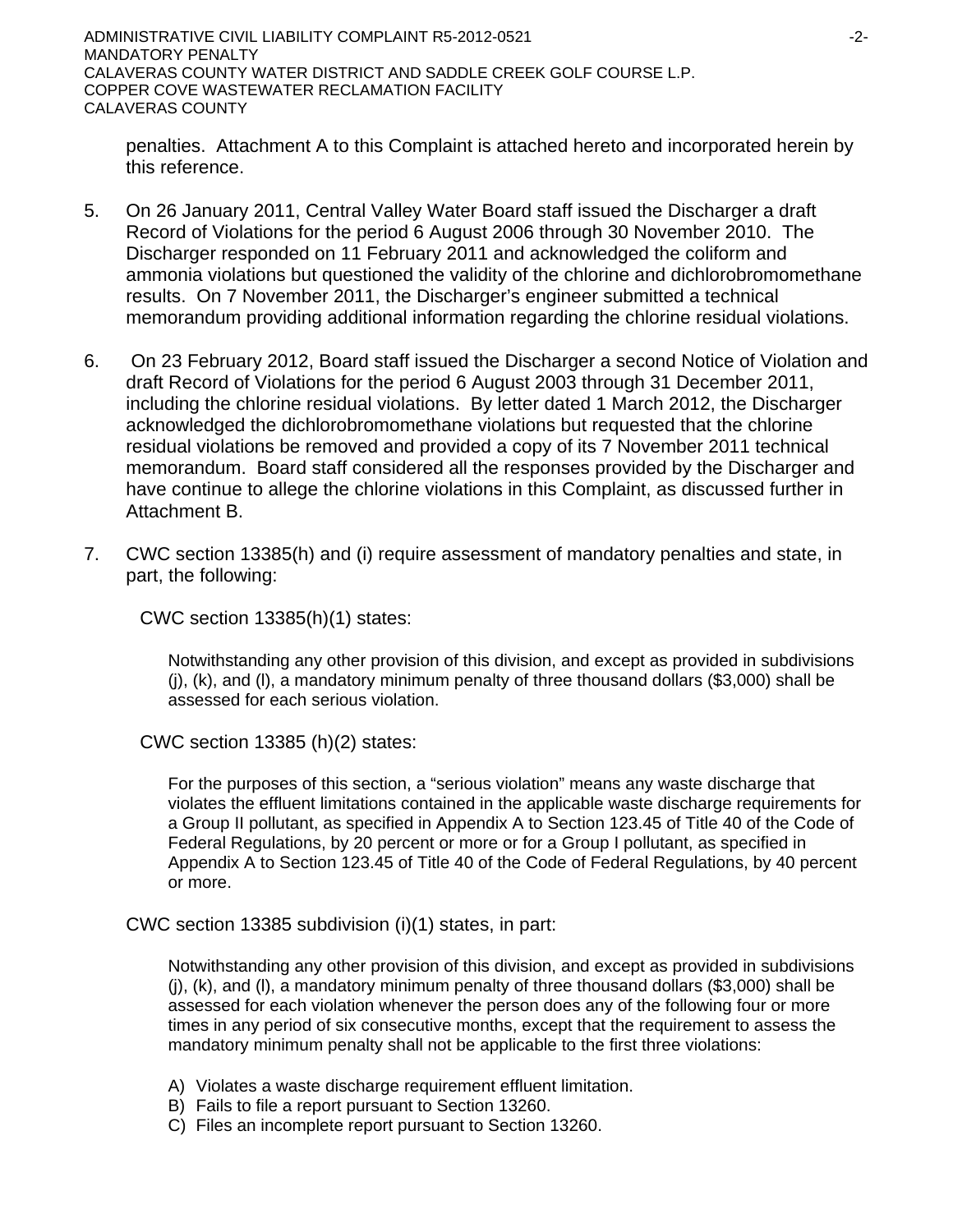- D) Violates a toxicity effluent limitation contained in the applicable waste discharge requirements where the waste discharge requirements do not contain pollutant-specific effluent limitations for toxic pollutants.
- 8. CWC section 13323 states, in part:

Any executive officer of a regional board may issue a complaint to any person on whom administrative civil liability may be imposed pursuant to this article. The complaint shall allege the act or failure to act that constitutes a violation of law, the provision authorizing civil liability to be imposed pursuant to this article, and the proposed civil liability.

9. CWC section 13385(j) exempts certain violations from the mandatory minimum penalties, and states, in relevant part:

Subdivisions (h) and (i) do not apply to any of the following:

- 3) A violation of an effluent limitation where the waste discharge is in compliance with either a cease and desist order issued pursuant to Section 13301 or a time schedule order issued pursuant to Section 13300 or 13308 if all of the following requirements are met:
	- C) The regional board establishes a time schedule for bringing the waste discharge into compliance with the effluent limitation that is as short as possible….For the purposes of this subdivision, the time schedule may not exceed five years in length …. The interim requirements shall include both of the following:
		- i) Effluent limitations for the pollutant or pollutants of concern.
		- ii) Actions and milestones leading to compliance with the effluent limitation.
- 10. TSO R5-2006-0082 contains interim effluent limitations for ammonia; however, as shown on Attachment A, the Discharger exceeded those interim effluent limits and therefore CWC section 13385(j) does not exempt those particular violations from mandatory minimum penalties.
- 11. WDRs Order R5-2006-0081 Effluent Limitations IV.A.2.b., include, in part, the following effluent limitations:
	- b. Effluent Disinfected by UV System …the discharge of reclaimed wastewater to the SCGC's receiving pond shall maintain compliance with the following effluent limitations…

|                                                                          |                      | <b>Effluent Limitations</b> |                                |  |  |  |  |  |
|--------------------------------------------------------------------------|----------------------|-----------------------------|--------------------------------|--|--|--|--|--|
| <b>Parameter</b>                                                         | Units                | Average<br><b>Monthly</b>   | <b>Maximum</b><br><b>Daily</b> |  |  |  |  |  |
| Dichlorobromomethane <sup>5</sup>                                        | $\mu$ g/L            | 0.56                        | 1.13                           |  |  |  |  |  |
|                                                                          | lbs/day <sup>3</sup> | 0.0044                      | 0.0089                         |  |  |  |  |  |
| The mass limits (lbs/day) under the Monthly Average column and the Daily |                      |                             |                                |  |  |  |  |  |
| Maximum column are based on the concentration limits multiplied by their |                      |                             |                                |  |  |  |  |  |
| corresponding flows (monthly average 0.95 mgd and daily maximum 0.95     |                      |                             |                                |  |  |  |  |  |
| mgd) and the unit conversion factor of 8.34.                             |                      |                             |                                |  |  |  |  |  |
| 5<br>Full compliance with this limitation is required by 18 May 2010.    |                      |                             |                                |  |  |  |  |  |

#### **Final Effluent Limitations Discharge to SCGC Receiving Pond NC-2D (For UV Disinfected Effluent)**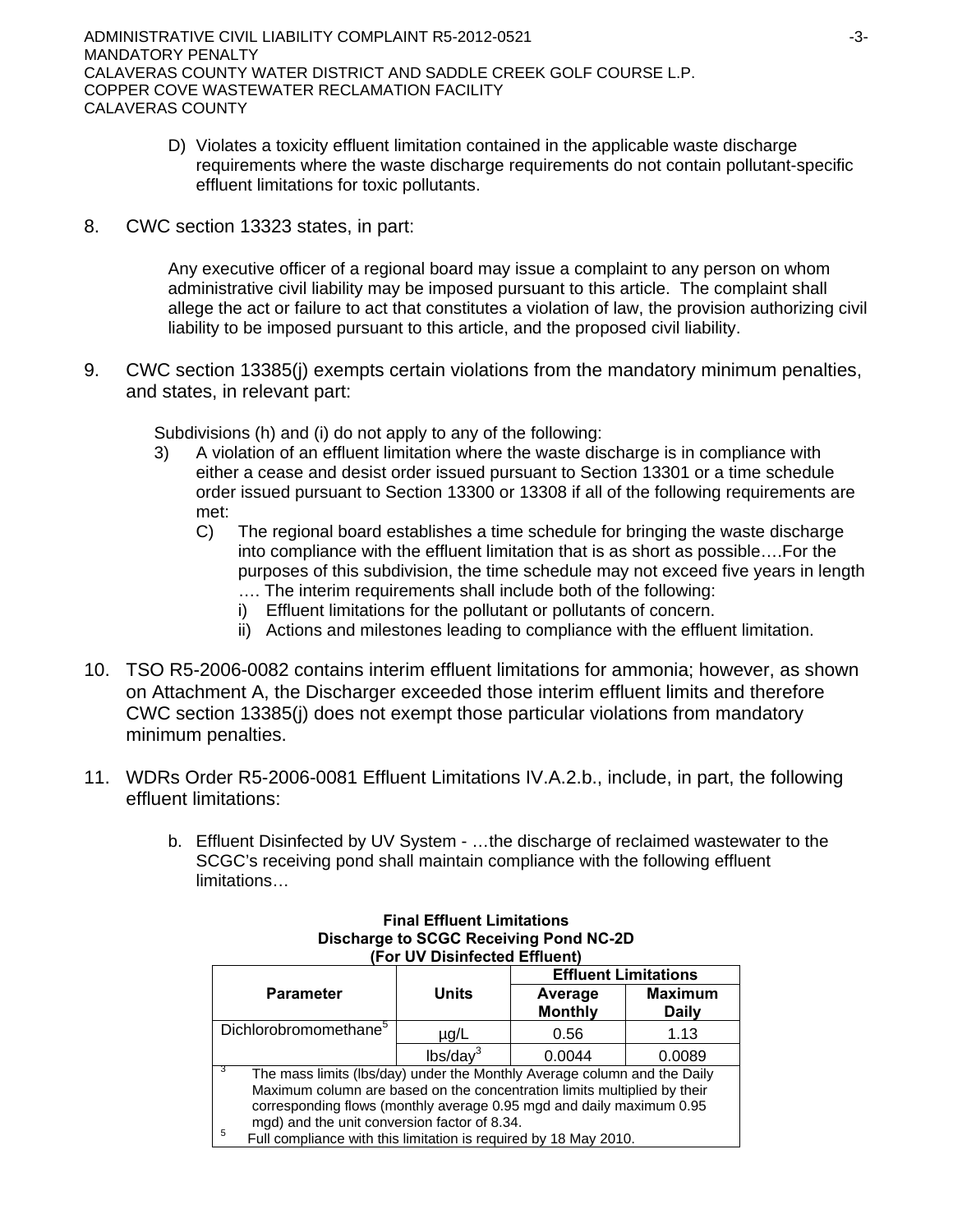- 12. WDRs Order R5-2006-0081 Effluent Limitations IV.A.2.d., include, in part, the following effluent limitations:
	- d. Total Ammonia: Effluent ammonia (as N) shall not exceed the following:
		- 2.14 mg/L as a 1-hr average;
- 13. WDRs Order R5-2006-0081 Effluent Limitations IV.A.2.f., include, in part, the following effluent limitations:
	- f. Total Residual Chlorine: Effluent total residual chlorine shall not exceed the following:
		- 0.01 mg/L as a four-day average;
		- 0.02 mg/L as a one-hour average, and;
		- 0.079 lbs/day as a four-day average at design flow of 0.95 mgd.
- 14. WDRs Order R5-2006-0081 Effluent Limitations IV.A.2.h., include, in part, the following effluent limitations:
	- h. Total Coliform Organisms: Effluent total coliform organisms concentrations shall not exceed the following:
		- 2.2 MPN/100 mL as a seven-day median based on the previous seven daily sample results;
		- 23 MPN/100 mL more than once in any 30-day period; and
- 15. According to the Discharger's self-monitoring reports, the Discharger committed two (2) serious Group I violations of the above effluent limitations contained in WDRs Order R5-2006-0081, as shown in Attachment A. These violations are defined as serious because measured concentrations of Group I constituents exceeded maximum prescribed levels in WDRs Order R5-2006-0081 by 40 percent or more. The mandatory minimum penalty for these serious violations is **six thousand dollars (\$6,000)**.
- 16. According to the Discharger's self-monitoring reports, the Discharger committed fourteen (14) serious Group II violations of the above effluent limitations contained in WDRs Order R5-2006-0081, as shown in Attachment A. These violations are defined as serious because measured concentrations of Group II constituents exceeded maximum prescribed levels in WDRs Order R5-2006-0081 by 20 percent or more. The mandatory minimum penalty for these serious violations is **forty-two thousand dollars (\$42,000)**.
- 17. According to the Discharger's self-monitoring reports, the Discharger committed four (4) non-serious violations of the above effluent limitations contained in Order R5-2006-0081, as shown in Attachment A. None of the non-serious violations are subject to mandatory penalties under CWC section 13385 subdivision (i)(1) because these violations were not preceded by three or more effluent limit violations within a six-month period.
- 18. The total amount of the mandatory penalties assessed for the alleged effluent violations is **forty-eight thousand dollars (\$48,000).** As stated herein, a detailed list of the alleged effluent violations is included in Attachment A. This Complaint addresses administrative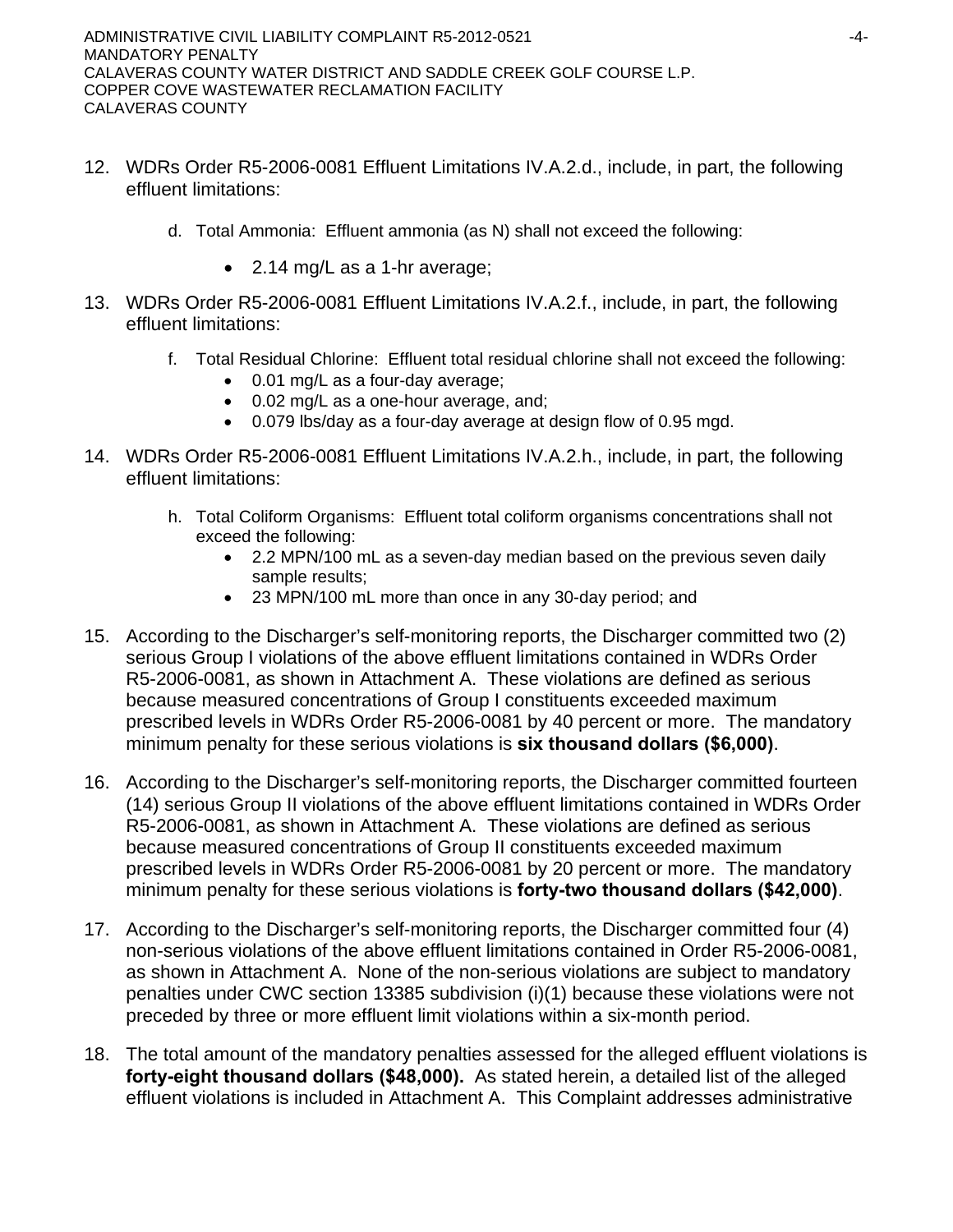civil liability for violations that are specifically identified in Attachment A as subject to mandatory minimum penalties.

19. Issuance of this Administrative Civil Liability Complaint to enforce CWC Division 7, Chapter 5.5 is exempt from the provisions of the California Environmental Quality Act (Pub. Resources Code section 21000 et seq.), in accordance with California Code of Regulations, title 14, section 15321(a)(2).

# **CALAVERAS COUNTY WATER DISTRICT AND SADDLE CREEK GOLF COURSE LLP ARE HEREBY GIVEN NOTICE THAT:**

- 1. The Executive Officer of the Central Valley Water Board proposes that the Discharger be assessed an Administrative Civil Liability in the amount of **forty-eight thousand dollars (\$48,000)**.
- 2. A hearing on this matter will be held at the Central Valley Water Board meeting scheduled on **7/8 June 2012**, unless the Discharger does one of the following by **9 April 2012**:
	- a) Waives the hearing by completing the attached form (checking off the box next to Option 1) and returning it to the Central Valley Water Board, along with payment for the proposed civil liability of **forty-eight thousand dollars (\$48,000)**; or
	- b) The Central Valley Water Board agrees to postpone any necessary hearing after the Discharger requests to engage in settlement discussions by checking off the box next to Option #2 on the attached form, and returns it to the Board along with a letter describing the issues to be discussed; or
	- c) The Central Valley Water Board agrees to postpone any necessary hearing after the Discharger requests a delay by checking off the box next to Option #3 on the attached form, and returns it to the Board along with a letter describing the issues to be discussed.
- 3. If a hearing on this matter is held, the Central Valley Water Board will consider whether to affirm, reject, or modify the proposed Administrative Civil Liability, or whether to refer the matter to the Attorney General for recovery of judicial civil liability.
- 4. If this matter proceeds to hearing, the Executive Officer reserves the right to amend the proposed amount of civil liability to conform to the evidence presented, including but not limited to, increasing the proposed amount to account for the costs of enforcement (including staff, legal and expert witness costs) incurred after the date of the issuance of this Complaint through completion of the hearing.

 *Original signed by Frederick Moss for* PAMELA C. CREEDON, Executive Officer

9 March 2012

DATE

Attachment A: Record of Violations Attachment B: Memorandum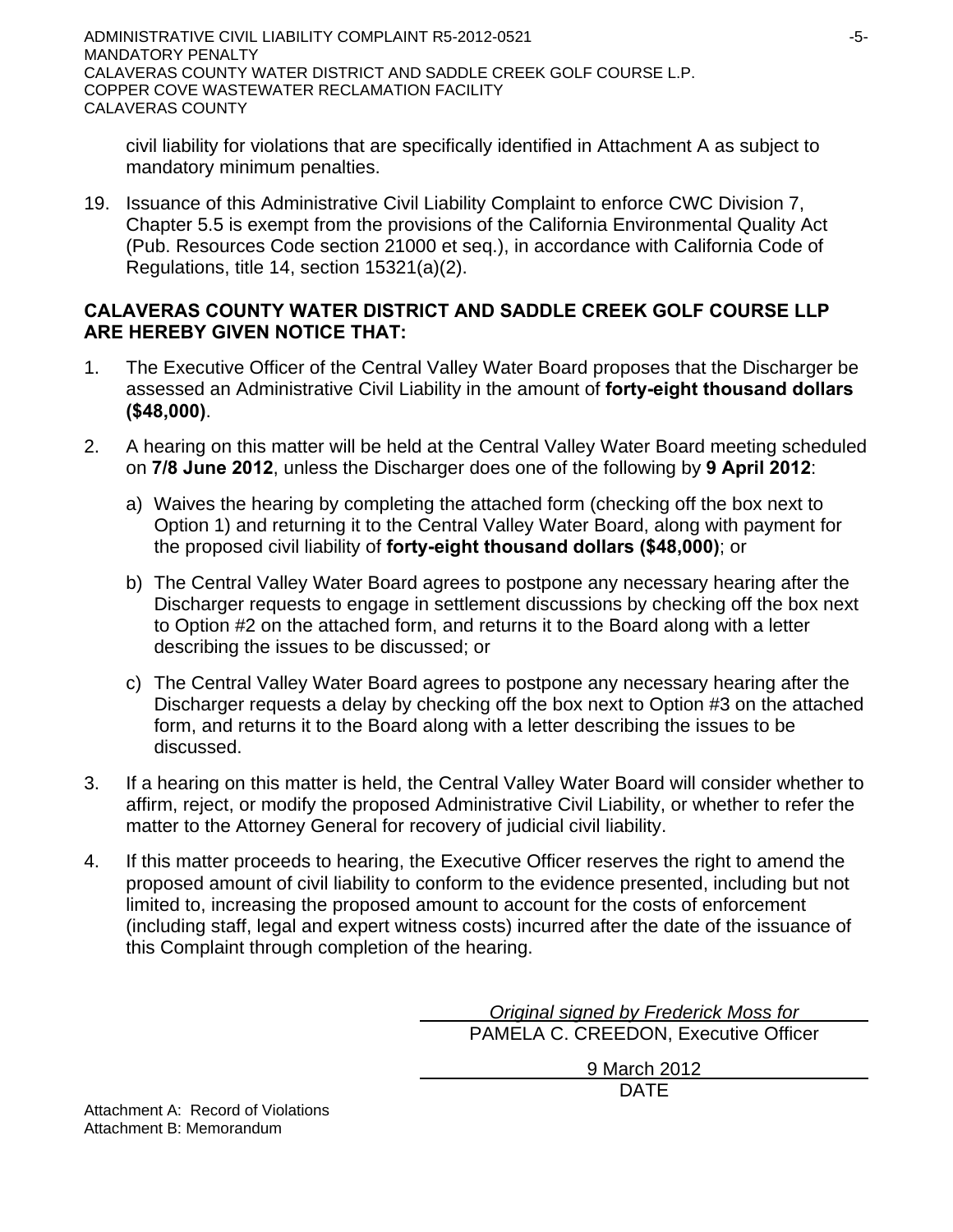#### **WAIVER FORM FOR ADMINISTRATIVE CIVIL LIABILITY COMPLAINT**

By signing this waiver, I affirm and acknowledge the following:

I am duly authorized to represent the Calaveras County Water District and Saddle Creek Golf Course, L.P. (hereafter Discharger) in connection with Administrative Civil Liability Complaint R5-2012-0521 (hereafter Complaint). I am informed that California Water Code section 13323, subdivision (b), states that, "a hearing before the regional board shall be conducted within 90 days after the party has been served. The person who has been issued a complaint may waive the right to a hearing."

#### **□** *(OPTION 1: Check here if the Discharger waives the hearing requirement and will pay in full.)*

- a. I hereby waive any right the Discharger may have to a hearing before the Central Valley Water Board.
- b. I certify that the Discharger will remit payment for the proposed civil liability in the full amount of **fortyeight thousand dollars (\$48,000)** by check that references "ACL Complaint R5-2012-0521" made payable to the *State Water Pollution Cleanup and Abatement Account*. Payment must be received by the Central Valley Water Board by **9 April 2012**.
- c. I understand the payment of the above amount constitutes a proposed settlement of the Complaint, and that any settlement will not become final until after a 30-day public notice and comment period. Should the Central Valley Water Board receive significant new information or comments during this comment period, the Central Valley Water Board's Executive Officer may withdraw the complaint, return payment, and issue a new complaint. I also understand that approval of the settlement will result in the Discharger having waived the right to contest the allegations in the Complaint and the imposition of civil liability.
- d. I understand that payment of the above amount is not a substitute for compliance with applicable laws and that continuing violations of the type alleged in the Complaint may subject the Discharger to further enforcement, including additional civil liability.

**□** *(OPTION 2: Check here if the Discharger waives the 90-day hearing requirement in order to engage in settlement discussions***.)** I hereby waive any right the Discharger may have to a hearing before the Central Valley Water Board within 90 days after service of the complaint, but I reserve the ability to request a hearing in the future. I certify that the Discharger will promptly engage the Central Valley Water Board Prosecution Team in settlement discussions to attempt to resolve the outstanding violation(s). By checking this box, the Discharger requests that the Central Valley Water Board delay the hearing so that the Discharger and the Prosecution Team can discuss settlement. It remains within the discretion of the Central Valley Water Board to agree to delay the hearing. Any proposed settlement is subject to the conditions described above under "Option 1."

**□** *(OPTION 3: Check here if the Discharger waives the 90-day hearing requirement in order to extend the hearing date and/or hearing deadlines. Attach a separate sheet with the amount of additional time requested and the rationale.)* I hereby waive any right the Discharger may have to a hearing before the Central Valley Water Board within 90 days after service of the complaint. By checking this box, the Discharger requests that the Central Valley Water Board delay the hearing and/or hearing deadlines so that the Discharger may have additional time to prepare for the hearing. It remains within the discretion of the Central Valley Water Board to approve the extension.

(Print Name and Title)

(Signature)

(Date)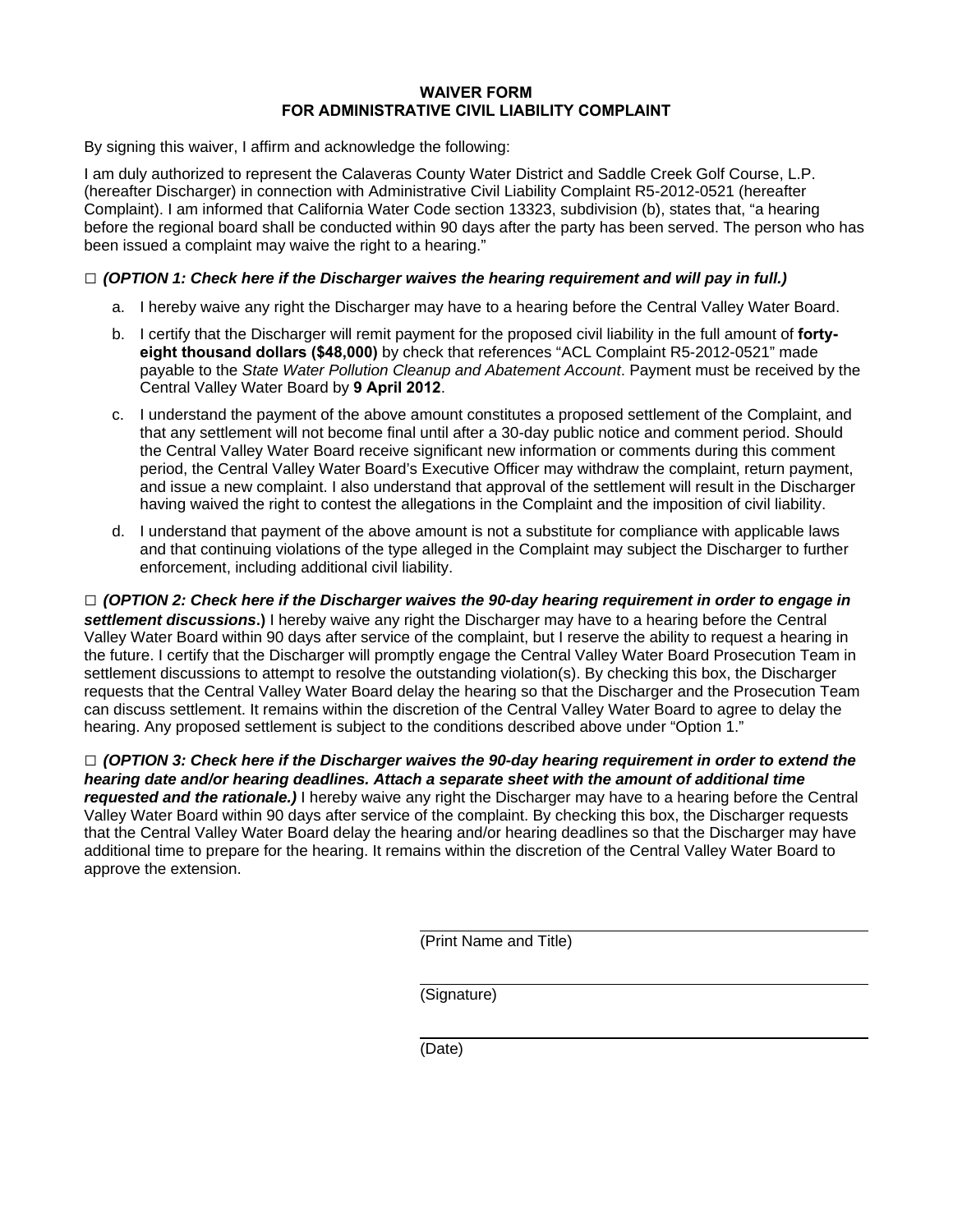#### **ATTACHMENT A ADMINISTRATIVE CIVIL LIABILITY COMPLAINT R5-2012-0521**

#### **Calaveras County Water District Saddle Creek Golf Course, L.P. Copper Cove Wastewater Reclamation Facility**

RECORD OF VIOLATIONS (23 August 2006 – 31 December 2011) MANDATORY PENALTIES (Data reported under Monitoring and Reporting Program and R5-2006-0081

|    | Date        | <b>Violation Type</b>          | Units     | Limit   | Measured | Period   | <b>Remarks</b> | <b>CIWQS</b> |
|----|-------------|--------------------------------|-----------|---------|----------|----------|----------------|--------------|
| 1  | 30-May-08   | Coliform                       | MPN/100mL | 2.2     | 4        | 7-day    | 3              | 889130       |
| 2  | 31-May-08   | Coliform                       | MPN/100mL | 2.2     | 4        | 7-day    | 3              | 889131       |
| 3  | 27-May-08   | Ammonia                        | mg/L      | $2.14*$ | 5        | 1-hour   | 1              | 889132       |
| 4  | 3-June-08   | Ammonia                        | mg/L      | $2.14*$ | 6.4      | 1-hour   |                | 892708       |
| 5  | $2-Sep-10$  | Dichlorobromomethane           | $\mu$ g/L | 1.13    | 1.2      | Daily    | 3              | 887908       |
| 6  | 30-Sep-10   | Dichlorobromomethane           | $\mu$ g/L | 0.56    | 1.2      | Monthly  | 2              | 887909       |
|    | 6-Oct-10    | Dichlorobromomethane           | $\mu$ g/L | 1.13    | 1.5      | Daily    | 2              | 889138       |
| 8  | $6$ -Oct-10 | <b>Total Chlorine Residual</b> | mg/L      | 0.02    | 0.05     | 1-hour   | 2              | 889134       |
| 9  | $6$ -Oct-10 | <b>Total Chlorine Residual</b> | mg/L      | 0.01    | 0.05     | 4-day    | 2              | 889136       |
| 10 | $6$ -Oct-10 | <b>Total Chlorine Residual</b> | lb/day    | 0.079   | 0.15     | 4-day    | 2              | 889137       |
| 11 | 31-Oct-10   | Dichlorobromomethane           | $\mu$ g/L | 0.56    | 1.5      | Monthly  | 2              | 889139       |
| 12 | 17-Nov-10   | <b>Total Chlorine Residual</b> | mg/L      | 0.02    | 0.028    | 1-hour   | 2              | 889141       |
| 13 | 17-Nov-10   | <b>Total Chlorine Residual</b> | mg/L      | 0.01    | 0.028    | 4-day    | 2              | 889142       |
| 14 | 17-Nov-10   | Dichlorobromomethane           | $\mu$ g/L | 1.13    | 2.6      | Daily    | 2              | 920403       |
| 15 | 17-Nov-10   | Dichlorobromomethane           | $\mu$ g/L | 0.56    | 2.6      | Monthly  | 2              | 920410       |
| 17 | 17-Nov-10   | Dichlorobromomethane           | lb/day    | 0.0044  | 0.0055   | Monthly  | 2              | 920409       |
| 18 | $6$ -Dec-10 | Dichlorobromomethane           | $\mu$ g/L | 1.13    | 2.9      | Daily    | 2              | 900287       |
| 19 | 31-Dec-10   | Dichlorobromomethane           | $\mu$ g/L | 0.56    | 2.9      | Monthly  | 2              | 900288       |
| 20 | 31-Dec-10   | Dichlorobromomethane           | lb/day    | 0.0044  | .0087    | Monthly  | 2              | 900289       |
| 21 | 7-Jul-11    | Coliform                       | MPN/100mL | 23      | 280      | >1X/30 d | 3              | 919171       |

#### Remarks:

- 1. Serious Violation: For Group I pollutants that exceed the effluent limitation by 40 percent or more.
- 2. Serious Violation: For Group II pollutants that exceed the effluent limitation by 20 percent or more.
- 3. Non-serious violation falls within the first three violations in a six-month period, thus is not subject to MMPs.
- 4. Non-serious violation subject to mandatory minimum penalties.

| <b>VIOLATIONS AS OF:</b>                    | 12/31/2011 |
|---------------------------------------------|------------|
| Group I Serious Violations:                 |            |
| <b>Group II Serious Violations:</b>         | 14         |
| Non-Serious Violations Not Subject to MMPs: | 4          |
| Non-serious Violations Subject to MMPs:     | 0          |
| <b>Total Violations Subject to MMPs:</b>    | 16         |

#### **Mandatory Minimum Penalty = (16 Serious Violations + 0 Non-Serious Violations) x \$3,000 = \$48,000**

TSO Limitations: 4.35 mg/L as daily maximum.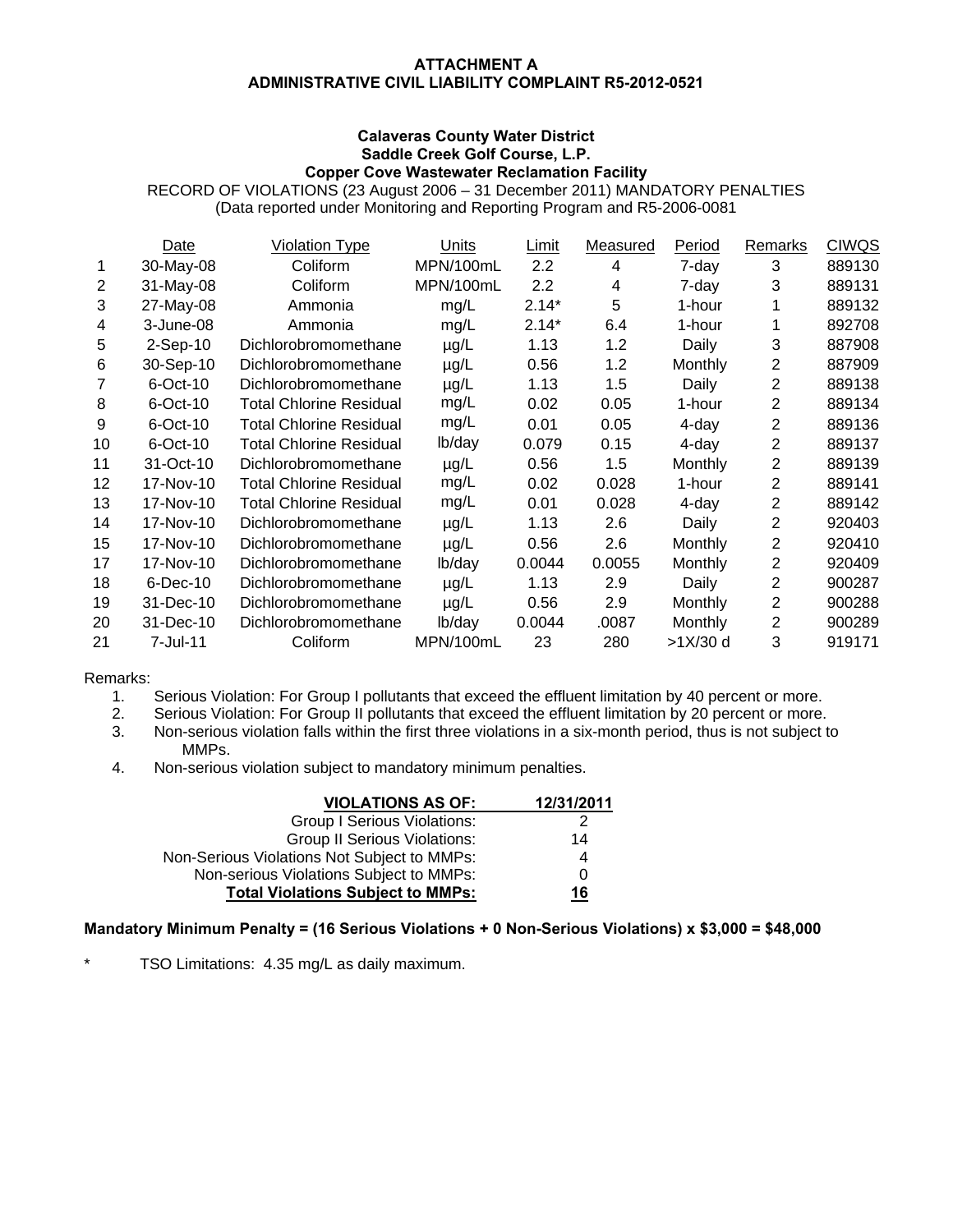



**MATTHEW RODRIQUEZ** AFY FOR<br>NNENTAL PROTECTION

# **Central Valley Regional Water Quality Control Board**

**T TO:** Wen dy Wyels, S Supervisor Compliance and Enforcement Section

**FROM:** Victor Vasquez, Senior Engineer<br>NPDES Compliance and Enforce NPDES Compliance and Enforcement

**DATE: 9 March 2012** 

**SIGNA ATURE:** \_*or*\_\_*i*

# SUBJECT: CALAVERAS COUNTY WATER DISCTRICT MMP VIOLAITONS

SUBJECT: CALAVERAS COUNTY WATER DISCTRICT MMP VIOLAITONS<br>On 26 January 2011, Central Valley Water Board staff issued the Discharger a draft Record of Violations (ROV) for the period 6 August 2006 through 30 November 2010. The Discharger responded on 11 February 2011 and did not dispute the coliform and ammonia violations but questioned the validity of the chlorine and dichlorobromomethane results. On 7 November 2011, the Discharger's engineer submitted a technical memorandum providing additional technical information regarding the alleged chlorine residual violations.

On 23 February 2012, Board staff issued the Discharger a second Notice of Violation and draft Record of Violations for the period 6 August 2003 through 31 December 2011 which included the chlorine residual violations. By letter dated 1 March 2012, the Discharger did not dispute the dichlorobromomethane violations but requested that the chlorine residual violations be removed and provided a copy of its 7 November 2011 technical memorandum. This memorandum summarizes the information from the Discharger's responses and my recommendation regarding the violation dismissals requested by the Discharger, as follows:

### Coliform violations

• In the 11 February 2011 response, the Discharger agreed with the 30 May 2008 and 31 May 2008 violations of the coliform 7-day median effluent limitation and stated that there have not been violations of that limitation since May 2008.

Staff's review found that after the January 2011 ROV was issued, a coliform violation occurred on 7July 2011 for exceeding the 23 MPN/100 mL limitation more than once in 30-days .

### Ammonia violations

• In the 11 February 2011 response, the Discharger stated that the ammonia effluent limitations have not been violated since 28 May 2008.

Staff's review found that after the January 2011 ROV was issued, Board staff re-reviewed the monitoring data and determined that there was an additional ammonia violation that

KARL E. LONGLEY SCD, P.E., CHAIR | PAMELA C. CREEDON, EXECUTIVE OFFICER

11020 Sun Center Drive #200, Rancho Cordova, CA 95670 | www.waterboards.ca.gov/centralvalley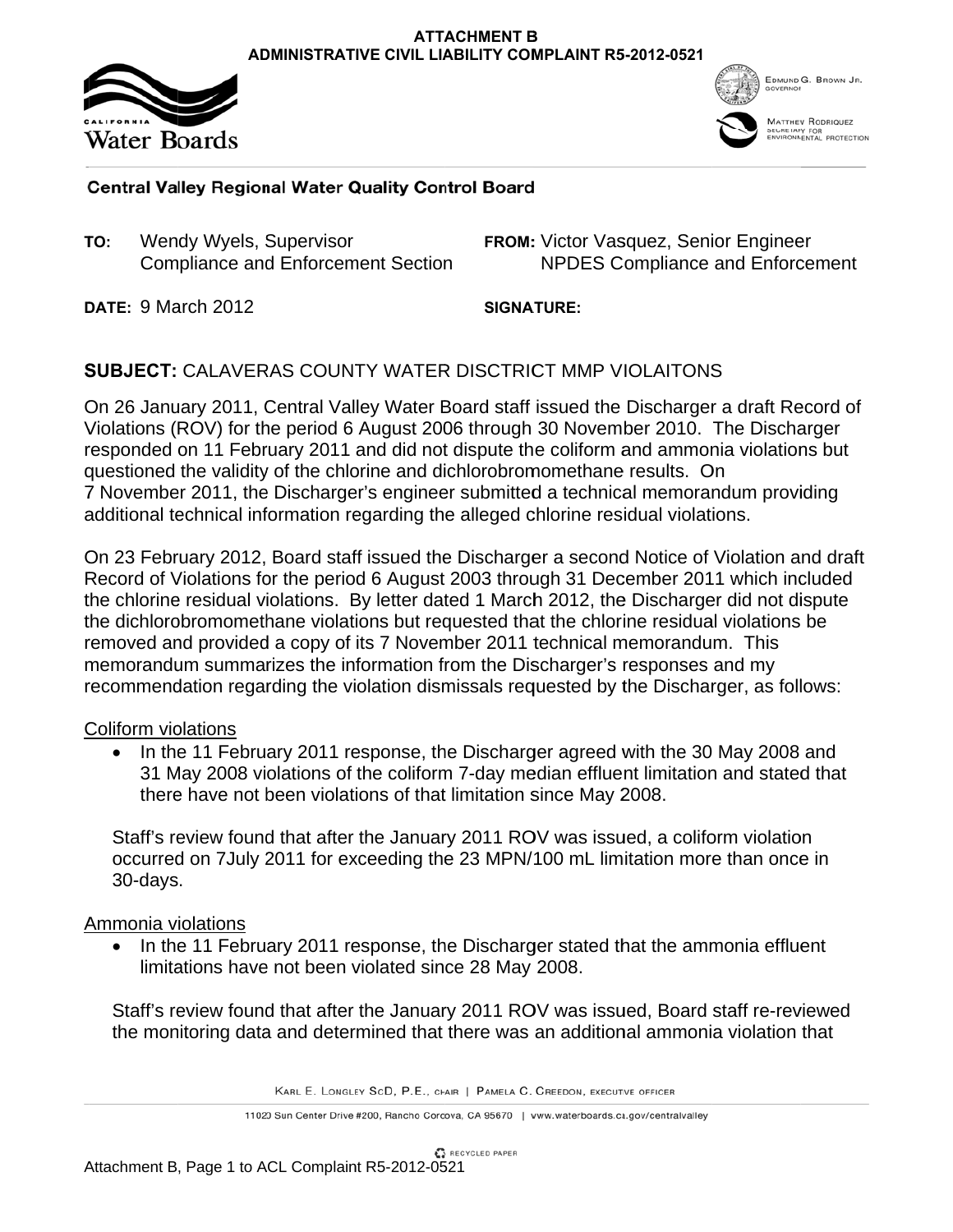occurred on 3 June 2008. However, the Discharger is correct in that there have not been ammonia violations since June 2008.

# Dichlorobromomethane (DCBM) violations

- In the 11 February 2011 response, the Discharger stated that it should not be assessed penalties for the DCBM violations in September 2010 and October 2010 because it has never had a DCBM violation in the previous five years and that it has not made any changes to its operations. The Discharger also stated that the monthly average violations in September 2010 and October 2010 were based on the single monthly sample results and that it appears it should increase the sampling frequency. The Discharger also stated it will contact its laboratory to see if results were due to analytical interferences.
- In the 1 March 2012 response, the Discharger stated that the trihalomethane (THM) violations (i.e., the DCBM violations) have been verified by testing. The District stated that because it is trying to meet both the requirements of its NPDES permit and its land discharge permit, it must chlorinate its effluent for disinfection and therefore it is impossible to prevent THM formation.

In its 1 March 2012 response, the Discharger acknowledged that the reported DCBM results that were cited as violations are valid measurements and result from treatment processes at its facility. Because the Discharger is regulated under both an NPDES permit and a land discharge permit (WDRS Order R5-2010-0070), it must comply with requirements of both permits. The DCBM effluent limitations of the NPDES permit are based on the requirements contained in the California Toxics Rule which must be implemented for discharges to surface waters through the NPDES permit. There have not been prior violations of DCBM that were subject to MMPs because the NPDES permit, adopted in August 2006, included interim effluent limitations for DCBM and dibromochloromethane until 18 May 2010. Board staff further reviewed the monitoring data submitted by the Discharger and determined that three additional DCBM violations occurred in November 2010, as shown in Table 1 to this memo. These violations were added to the Complaint. It should be noted that the facility has also had violations for chloroform, another THM; however, the Time Schedule Order provided MMP protection for chloroform violations until 1 August 2011.

The monitoring frequency required by the permit is the minimum required to determine compliance with effluent limitations. When there is only one sample during a calendar month, it is standard practice that the single monthly result is also the monthly average. The Discharger can sample for DCBM more frequently, however, the daily results must comply with the maximum daily effluent limitation (MDEL). In November and December 2010 there were violations of the DCBM MDEL, and additional daily samples can result in additional daily violations.

# Total chlorine residual violations

• In the 11 February 2011 response, the Discharger explained that the 6 October 2010 and 17 November 2010 results are not valid due to sample analysis outside of the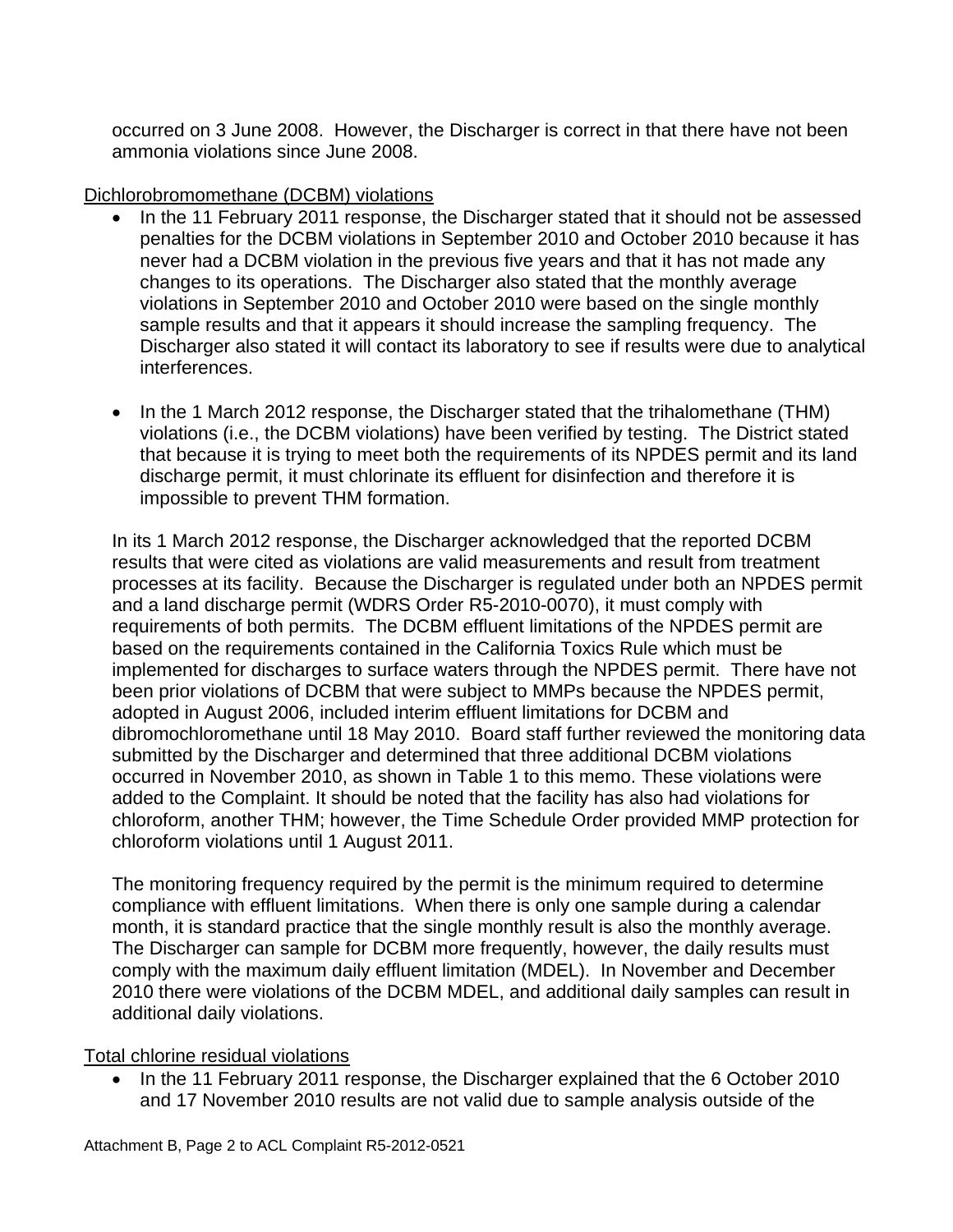allowed sample holding time and analytical method interference. The Discharger also indicated that chlorine disinfection was not used at the facility because a UV system was constructed instead.

• In the 7 November 2011 technical memorandum, the Discharger explained that the 6 October 2010 and 17 November 2010 chlorine residual results are not valid due to sample analysis outside of the allowed sample holding time and interferences when using the N,N-diethyl-p-phenylenediamine (DPD) colorimetric analytical method. The Discharger provided a letter from its contract laboratory dated 4 March 2011 which recommended that the reported chlorine residual results from October 2010 and December 2010 not be used for compliance purposes because they may be false positive measurements. The Discharger also discussed possible complexation of chlorine with consituents in the secondary effluent (arsenic, sulfate, iron, and manganese) during the two-week storage time of the secondary effluent in Pond 6 prior to tertiary treatment, which would result in reduced levels of chlorine residual. The Discharger also explained that if the secondary effluent had measurable chlorine residual, UV disinfection during tertiary treatment will reduce chlorine residual concentrations due to photolytic reactions.

The Discharger is asking to invalidate the October 2010 and November 2010 chlorine residual results based on sample analysis being outside of the allowed holding time. In accordance with Standard Provision III.B in Attachment D of the WDRs, the Discharger is required to analyze samples in accordance with 40 CFR Part 136 procedures, which includes sample hold time requirements. Because chlorine is highly volatile, 40 CFR Part 136 requires sample analysis to be conducted within 15 minutes because otherwise a much lower measurement would be obtained. The Discharger did not conduct chlorine analysis within the required hold time and yet an elevated result was measured which exceeded the chlorine effluent limitations. Because the measured results would be expected to be higher were the samples analyzed within the required hold times, the reported measured results would actually indicate a much higher chlorine level in the effluent on the dates of the cited chlorine residual violations. The mandatory minimum penalties proposed for those violations are warranted based on the reported results.

The Discharger is also asking to invalidate the October 2010 and November 2010 chlorine residual results based potential analytical interferences and constituent interactions. The Discharger only discussed potential interference but has not provided any documentation such as sample results on the dates of the violations showing the actual levels of constituents in the effluent that may cause interference or studies using actual effluent demonstrating interference. Board staff re-evaluated chlorine residual monitoring data for the effluent in 2010 and the data show that chlorine levels were non-detect prior to October 2010, see attached Table 1. Therefore, if interference were occurring, the effluent data prior to October 2010 would also be expected to show elevated chlorine residual levels. It is Board staff's understanding that the Discharger has switched to a different chlorine residual analytical method starting in early 2011 after being notified by Board staff of the chlorine violations. However, the DPD method was used throughout 2010; if this particular method is the reason that there were chlorine residual detections in October and November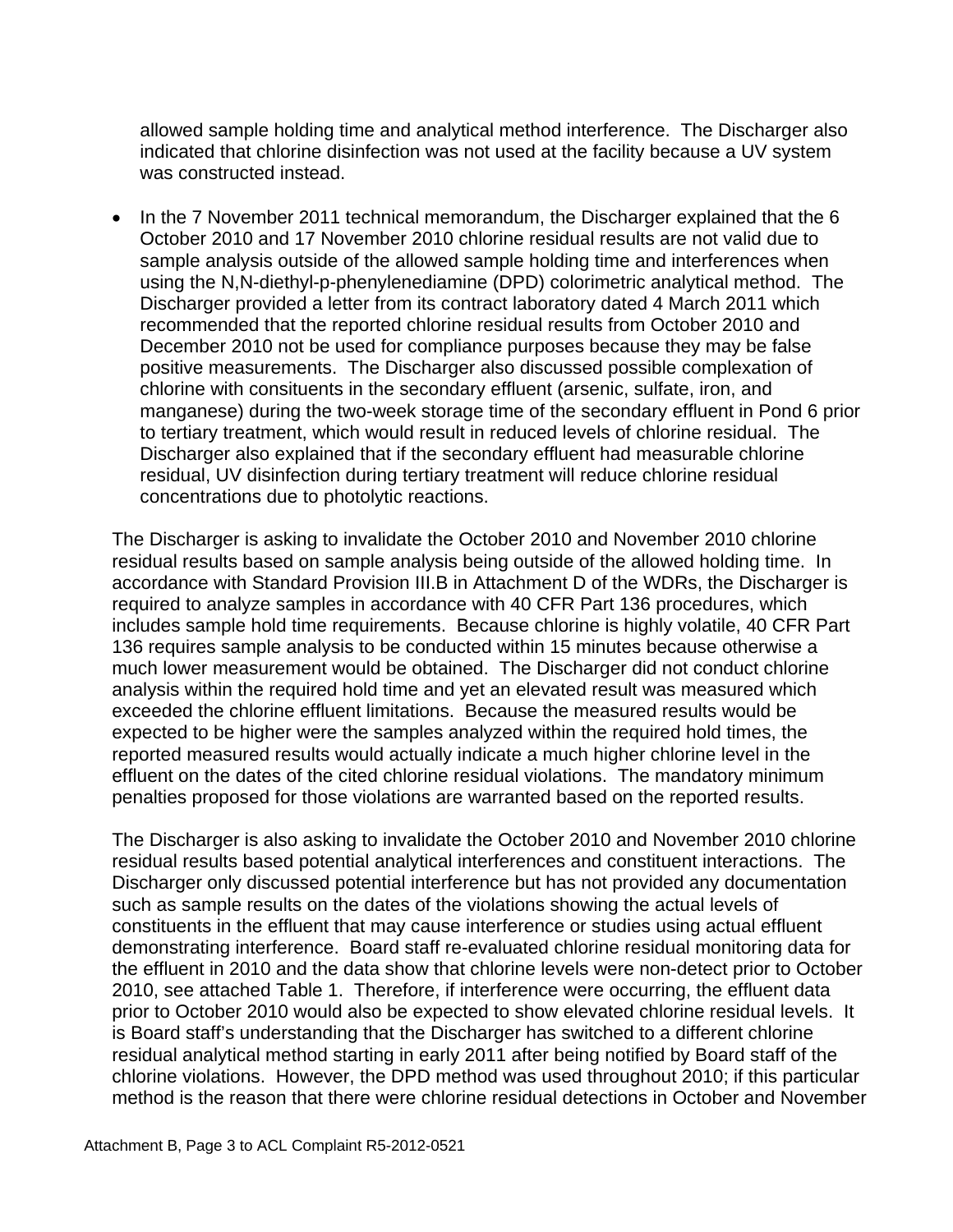2010, then it would be reasonable to assume that there would have been additional detections during 2010. Because there weren't, staff discount the Discharger's position that the DPD test method caused the elevated results.

As discussed above, elevated levels of the chlorine disinfection by-products chloroform, DCBM and dibromochloromethane were observed from September 2010 through December 2010. As shown in the attached Table 1, the occurrence of these elevated disinfection by-product levels coincide with the period of the chlorine residual violations and further indicate the presence of chlorine residual in the effluent.

### **Summary**

The chlorine residual violations have been retained in the ROV, Attachment A of the ACLC. In addition, an ammonia violation, three DCBM violations, and a coliform violation were added to the ROV in Attachment A of the ACLC.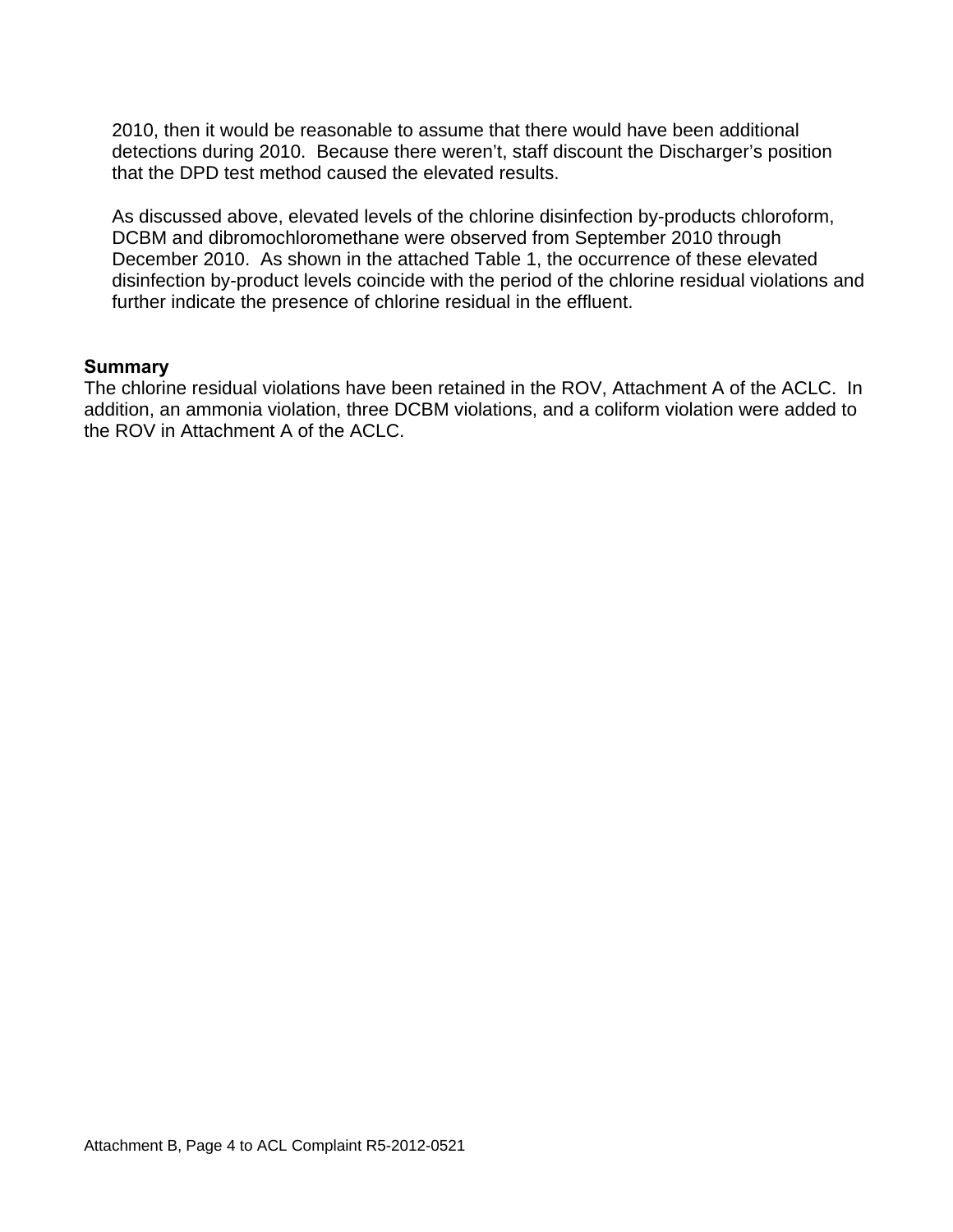# **ATTACHMENT B, TABLE 1**

| <b>Date</b>    | <b>Constituents</b>            | <b>Units</b> | Limit  | <b>Measured</b> | <b>Period</b>  | <b>CIWQS</b> |
|----------------|--------------------------------|--------------|--------|-----------------|----------------|--------------|
| $1$ -Jan- $10$ | Facility did not operate       |              |        |                 |                |              |
| $1-Feb-10$     | Facility did not operate       |              |        |                 |                |              |
| $1-Mar-10$     | Facility did not operate       |              |        |                 |                |              |
| $1-Apr-10$     | Facility did not operate       |              |        |                 |                |              |
| 12-May-10      | Chloroform                     | $\mu$ g/L    | 1.1    | 0.33            | <b>Monthly</b> |              |
| 12-May-10      | Dibromochloromethane           | µg/L         | 0.82   | <b>ND</b>       | Daily          |              |
| 12-May-10      | Dichlorobromomethane           | $\mu$ g/L    | 1.13   | <b>ND</b>       | Daily          |              |
| 12-May-10      | <b>Total Chlorine Residual</b> | mg/L         | 0.02   | < 0.020         | 1-hour         |              |
| $9$ -Jun-10    | Chloroform                     | $\mu$ g/L    | 1.1    | <b>ND</b>       | <b>Monthly</b> |              |
| $9$ -Jun-10    | Dibromochloromethane           | $\mu$ g/L    | 0.82   | <b>ND</b>       | Daily          |              |
| $9$ -Jun-10    | Dichlorobromomethane           | $\mu$ g/L    | 1.13   | <b>ND</b>       | Daily          |              |
| $9$ -Jun-10    | <b>Total Chlorine Residual</b> | mg/L         | 0.02   | < 0.020         | 1-hour         |              |
| 7-Jul-10       | Chloroform                     | $\mu$ g/L    | 1.1    | 3.4             | <b>Monthly</b> | 881584       |
| $7$ -Jul-10    | Chloroform                     | lb/day       | 0.0087 | 0.0233          | <b>Monthly</b> | 881585       |
| 7-Jul-10       | Dibromochloromethane           | $\mu$ g/L    | 0.82   | <b>ND</b>       | Daily          |              |
| 7-Jul-10       | Dichlorobromomethane           | $\mu$ g/L    | 1.13   | <b>ND</b>       | Daily          |              |
| 7-Jul-10       | <b>Total Chlorine Residual</b> | mg/L         | 0.02   | < 0.020         | 1-hour         |              |
| $4$ -Aug-10    | Chloroform                     | $\mu$ g/L    | 1.1    | 12              | <b>Monthly</b> | 883864       |
| $4$ -Aug-10    | Chloroform                     | lb/day       | 0.0087 | 0.054           | <b>Monthly</b> | 883870       |
| 4-Aug-10       | Dibromochloromethane           | $\mu$ g/L    | 0.82   | 0.0540          | Daily          |              |
| 4-Aug-10       | Dichlorobromomethane           | $\mu$ g/L    | 1.13   | 0.53            | Daily          |              |
| 4-Aug-10       | <b>Total Chlorine Residual</b> | mg/L         | 0.02   | < 0.020         | 1-hour         |              |
| $2-Sep-10$     | Chloroform                     | $\mu$ g/L    | 1.1    | 21              | <b>Monthly</b> | 887906       |
| $2-Sep-10$     | Chloroform                     | lb/day       | 0.0087 | 0.0725          | <b>Monthly</b> | 887907       |
| $2-Sep-10$     | Dibromochloromethane           | $\mu$ g/L    | 0.82   | <b>ND</b>       | Daily          |              |
| $2-Sep-10$     | Dichlorobromomethane           | µg/L         | 1.13   | 1.2             | Daily          | 887908       |
| $1-Sep-10$     | <b>Total Chlorine Residual</b> | mg/L         | 0.02   | < 0.020         | 1-hour         |              |
| 30-Sep-10      | Dichlorobromomethane           | $\mu$ g/L    | 0.56   | 1.2             | Monthly        | 887909       |
| $6$ -Oct-10    | Chloroform                     | $\mu$ g/L    | 1.1    | 30              | <b>Monthly</b> | 900280       |
| $6$ -Oct-10    | Chloroform                     | lb/day       | 0.0087 | 0.0886          | <b>Monthly</b> | 900281       |
| $6$ -Oct-10    | Dibromochloromethane           | $\mu$ g/L    | 0.82   | <b>ND</b>       | Daily          |              |
| $6$ -Oct-10    | Dichlorobromomethane           | $\mu$ g/L    | 1.13   | 1.5             | Daily          | 889138       |
| 6-Oct-10       | <b>Total Chlorine Residual</b> | mg/L         | 0.02   | 0.05            | 1-hour         | 889134       |
| $6$ -Oct-10    | <b>Total Chlorine Residual</b> | mg/L         | 0.01   | 0.05            | 4-day          | 889136       |
| $6$ -Oct-10    | <b>Total Chlorine Residual</b> | lb/day       | 0.079  | 0.15            | 4-day          | 889137       |
| 31-Oct-10      | Dichlorobromomethane           | $\mu$ g/L    | 0.56   | 1.5             | Monthly        | 889139       |
| 17-Nov-10      | Chloroform                     | $\mu$ g/L    | 1.1    | 47              | <b>Monthly</b> | 900282       |
| 17-Nov-10      | Chloroform                     | lb/day       | 0.0087 | 0.0988          | <b>Monthly</b> | 900283       |
| 17-Nov-10      | Dibromochloromethane           | $\mu$ g/L    | 0.82   | <b>ND</b>       | Daily          |              |
| 17-Nov-10      | Dichlorobromomethane           | $\mu$ g/L    | 1.13   | 2.6             | <b>Daily</b>   | 920403       |